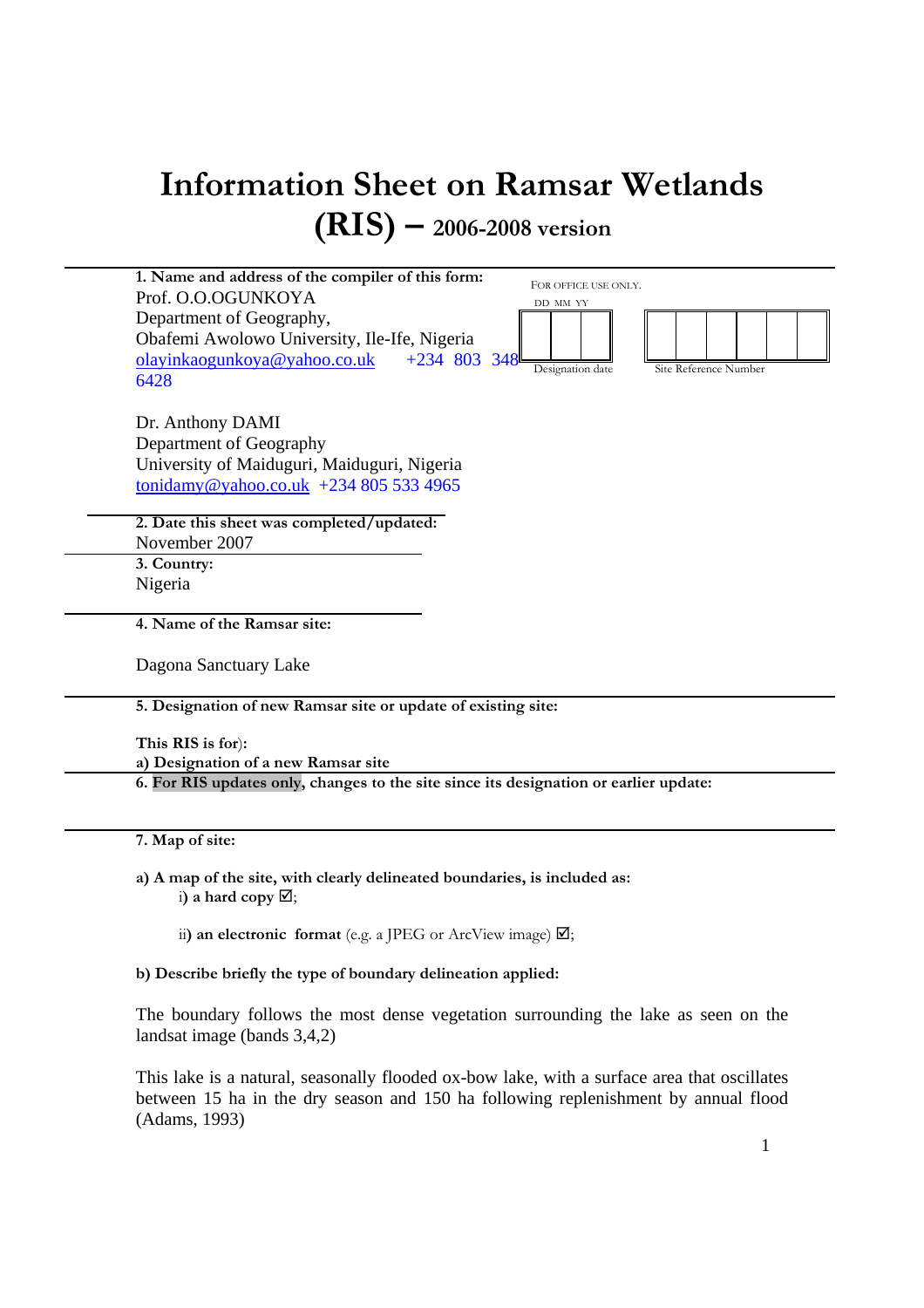8. Geographical coordinates (latitude/longitude, in degrees and minutes):

12°48'N 10°44'E (Latitude 12,81 and Longitude 10,74 in decimal degrees)

9. General location:

The Dagona Waterfowl Sanctuary is an ox-bow lake in the section of the Hadejia-Jamaare River floodplain within the 938 km<sup>2</sup> Bade-Nguru Wetland Sector (or the Gorgoram-Zurguma Baderi Forest Reserve) of the Chad Basin National Park, in northeastern Nigeria. Its surface area bestrides the Jakusko and Bade Local Government Areas of Yobe State. It is located ESE of Nguru and lies 6km off the Nguru – Gashua Road, and approximately 20 km north of Gorgoram, all in Yobe State. It is in the Sudano-Sahelian ecological zone.

Yobe State has a population of  $2,321,591(2007)$  and a land area of 47153 km<sup>2</sup>. Damaturu (11<sup>0</sup>45<sup>1</sup>N, 11<sup>0</sup>52<sup>1</sup>E), the state capital has a 2007 population of 275,966.

It is part of the Hadejia-Nguru Wetlands, in that sector bounded by an imaginary parallelogram, the apexes of which are occupied by the towns of Hadejia (population: 111000, Jigawa state) and Katagum (population approx. 50000, Bauchi State) in the south, and Nguru (Yobe, approx. 60000) and Gashua (Yobe, approx. 40000) in the north. Gorgoram (Yobe, approx. 10000) is in the centre.

10. Elevation: (in metres: average and/or maximum & minimum) 340 metres a.s.1

11. Area: (in hectares)

344.4 hectares

12. General overview of the site:

The Dagona Waterfowl Sanctuary is a large, seasonally flooded ox-bow lake in the northwestern part of the huge floodplain and wetlands created by the anastomosing distributaries of the R. Hadejia and R. Jamaare.

The Waterfowl Sanctuary is one of the most important sites in the Hadejia-Nguru Wetlands for wintering Palaearctic, and inter-African migrant water birds as well as some indigenous species. It was declared a 'Site of Special Conservation Interest' (SSCI) by Prince Philip, Duke of Edinburgh, during his visit as the President of World Wildlife Fund in February 1989, when he officially dedicated and opened the Sanctuary for public patronage. The birds include herons, egrets, shank, geese, stork, crane and pelicans. The lake also supports a wide range of fish species, and is an important source of drinking water for local cattle. The local human communities have planted *Parkia clappertoniana*, *Khaya senegalensis* and *Acacia senegalensis* around the lake.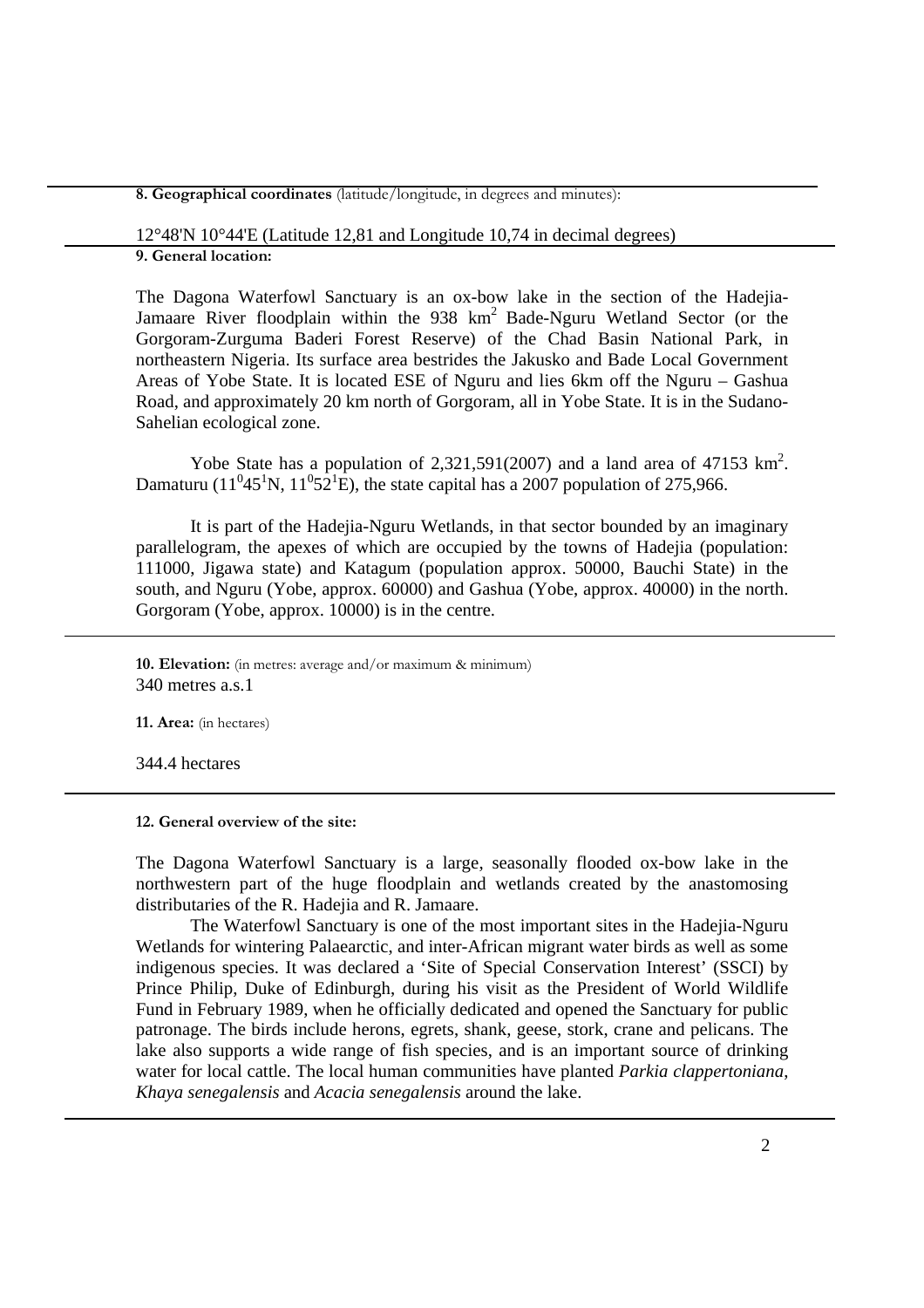13. Ramsar Criteria:

.

|  |  |  |  | $1 \cdot 2 \cdot 3 \cdot 4 \cdot 5 \cdot 6 \cdot 7 \cdot 8 \cdot 9$ |  |
|--|--|--|--|---------------------------------------------------------------------|--|
|  |  |  |  | Z O Z Z O O O O O                                                   |  |

14. Justification for the application of each Criterion listed in 13 above:

# **Criterion 1:**

Dagona oxbow lake is a particularly good representative example of a natural wetland, characteristic of the Sudano-Sahel biogeographical region. It is located within a floodplain that contains the diverse flora and fauna of Sudano-Sahelian biome in a limited location. It supports a significant number of Palaearctic and Inter-African migrant bird species. The area also contains the *Mitragyna* ground water woodland.

# **Criterion 3:**

Dagona Waterfowl Sanctuary is a distal part of a globally acknowledged biodiversity hotspot, the Hadejia-Nguru Wetlands. The Sanctuary supports a large number of bird species  $(> 25)$ . It is also reported that a number of wild animal species such as the gazelle (*Gazella sp.*), duiker (Cephalophus sp.), jackal (*Canis sp*) and hyena (*Crocuta crocuta*) persist in the surrounding Gorgoram-Zurguma Baderi Forest Reserve.

The Sanctuary supports the threatened Black-crowned crane (*Balearica pavonina*) (IUCN, 2006), which was once emblematic of the wetland, but is now believed to have disappeared (Blench, 2004, p39).

#### **Criterion 4:**

Significant numbers of Palaearctic and inter-African migrant bird species winter, breed and / or reside in the Sanctuary. These include the Grey heron (*Ardea cinerea*, RB\*\*, PM), Eurasian Bittern (*Botaurus stellaris*, PM); Spur winged geese (*Plectropterus gambensis*, RB), Purple heron (*Ardea purpurea*, PM), and Little Egret (*Egretta garzetta*, RB, PM). The site provided refuge during adverse conditions at home range and/or is important for these species at critical points in their life cycles (Fishpool and Evans 2001).

In one recent year, the site had supported over 20 000 water birds. The table below shows the results of some surveys.

### **January Bird Survey Records of Dagona Waterfowl Sanctuary 1997-2001**

| $\overline{\mathbf{x}}$<br>Y ear | 997 | 1998 | 1999 | 2000 | 2001  |
|----------------------------------|-----|------|------|------|-------|
| No of<br><i>W</i> aterfowls      | 881 | 5916 | 1495 | 1948 | 39587 |

Source: Hadejia-Nguru Wetlands Conservation Project (2001)

\*\*RB – resident breeder

PM – Palaearctic migrant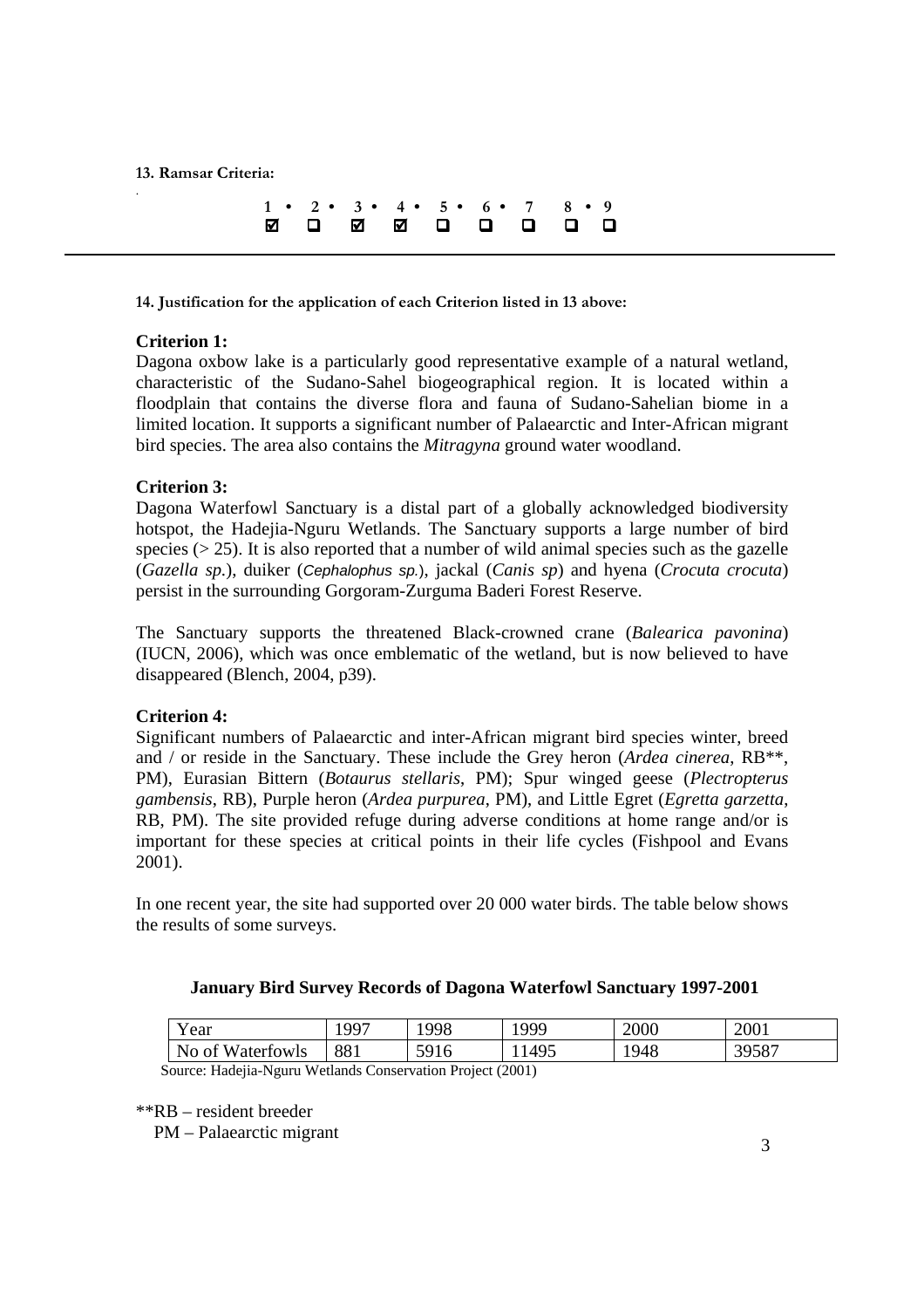15. Biogeography a) biogeographic region: Sudano-Sahel

b) biogeographic regionalisation scheme (include reference citation): Keay R.W.J. (1959a). An outline of Nigerian vegetation. Lagos: Government Printer Keay R.W.J. (1959b) Derived savanna: derived from what? Bulletin de l'Ifan 21: 427- 438 Keay R.W.J. (1960) An example of Northern Guinea Zone vegetation in Nigeria. Nigeria Forestry Information Bulletin No 4. Lagos: Government Printer

16. Physical features of the site:

The Dagona Waterfowl Sanctuary is a large, seasonally flooded ox-bow lake in the northwestern part of the huge floodplain and wetlands created by the anastomosing distributaries of the R. Hadejia and R. Jamaare.

Permeable sedimentary rocks of the Chad formation underlie the site, but a film of impervious layer has been formed at the bottom of the water body through successive years of deposition of argillaceous matter. This has significantly impeded percolation. A monotonous low-lying plain that gently slopes northeastwards towards Lake Chad characterizes the relief around the site. River flow is highly seasonal and varies considerably depending on magnitude of annual rainfall, and degree of river regulation at upstream dams in Kano State. The river regime in the area has been affected by river regulation such that peak discharge in the wetland is now in September-October when banks overflow and the area is inundated. Hitherto, peak flow was between late August and September.

The climate is the Koppen's  $A_{w2}$  Tropical Wet and Dry or Sudan type climate, with two distinct seasons, a short (May-September) wet season during which period, more than 95% of the annual rainfall occurs, and a longer (October-April) dry season. In some years, some rain may fall in October and April. Mean annual rainfall is 600mm with a unimodal distribution during the rainy season. The peak of the season is between July and August. Rainfall is usually stormy and with high intensity. Dry, dusty, cool North Easterlies (Harmattan winds) are prevalent between November and March. Mean minimum temperature ( $12^{\circ}$ C) is in January while the hottest period is in April during the inter-season period with a mean maximum temperature of  $40^{\circ}$ C.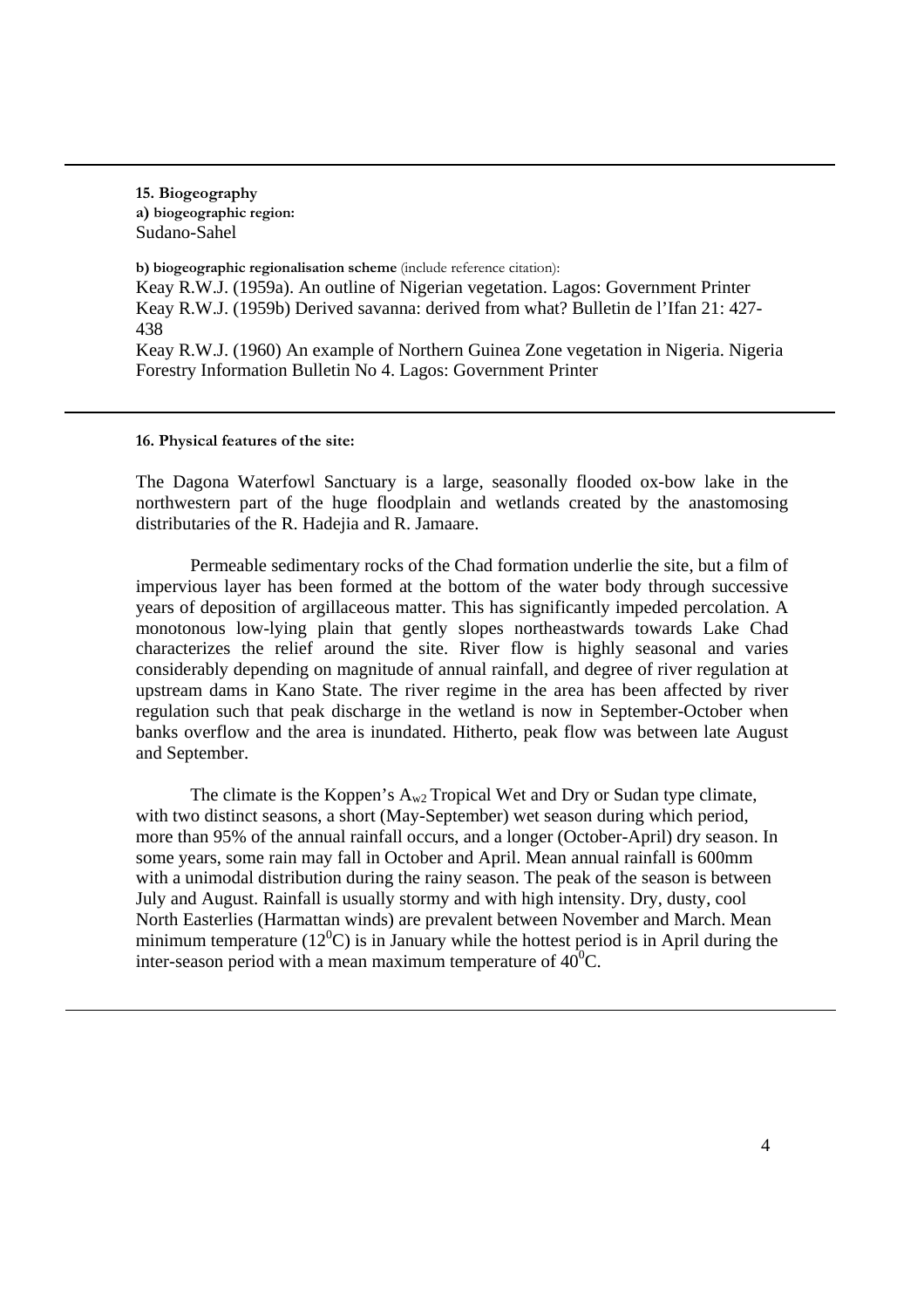#### 17. Physical features of the catchment area:

The Dagona Wildfowl Sanctuary is an ox-bow lake on one of the distributaries of the Hadejia River in the 938 km<sup>2</sup> Bade-Nguru Wetland Sector (or the Gorgoram-Zurguma Baderi Forest Reserve) of the Chad Basin National Park, in northeastern Nigeria. The headwaters of the river are in the Jos Plateau.

The area is in the Sudano-Sahelian ecological zone. The nomenclature, Hadejia-Nguru wetlands, should really apply only to the western sector of the vast wetlands. Dagona belongs in the distal northwestern part.

 The area lies on sedimentary rocks known as the Chad Formation. The topography exhibits a very low gradient, wide floodplains, numerous oxbow lakes and poorly defined channels. The Chad Formation consists mainly of clays with some sand and gravel horizons, but generally overlain by thick  $(>100m)$  sandy drift. The soils incorporate accumulations of organic matter and alluvial clays. Such soils are known locally as **'firki'**. The clays promote saturation conditions during the rainy season and the development of the wetlands.

The climate here is characterized by two distinct seasons, the wet and dry seasons. Rainfall is between 500-600mm in many parts of the Hadejia-Nguru Wetlands. Average rainfall in Nguru is about 513mm a year with the rainy season extending over four months (June to September). Temperature is between a mean minimum of  $12^{0}C$  during December and January to a mean maximum of  $40^{\circ}$ C in April.

The general vegetation is characteristic of the Sudan Savanna – sparse shrubs and isolated tall trees mostly *Acacia*. Three broad vegetation types are identified; the scrub savanna, which includes the upland farmland and Acacia woodlands; the vegetation on the 'tudu' (elevated) lands and sandy ridges, which with exception of scattered, ephemeral ponds are never inundated; and the seasonally flooded marshes and fadama in which the tree *Acacia nilotica* and Doum palm *Hyphaene thebaica* and *Oryza spp* are common. The favourable moisture regime due to high ground water table supports *Mitragyna* ground water woodland and seasonally flooded grassland. The Bade-Nguru Wetland Sector of the Chad Basin National Park used to be annually extensively flooded, but the magnitude and extent of flooding has become severely reduced due to a combination of river regulation and the long-term drought (1970-1990s).

# 18. Hydrological values:

Studies conducted in the Hadejia-Nguru wetland indicate that there is substantial annual recharge to shallow ground water within the Bade-Nguru Wetland Sector. As shown by Hollis et al. (1993), ground water recharge in the area comes mainly from the inundation of the floodplain and not from the river channels itself. Communities within the floodplains depend on shallow ground water for domestic use and irrigation activities. Also, soils in the wetlands are annually enriched through deposition of organic matter and silt during flooding.

The Dagona oxbow lake is an important source of drinking water for cattle and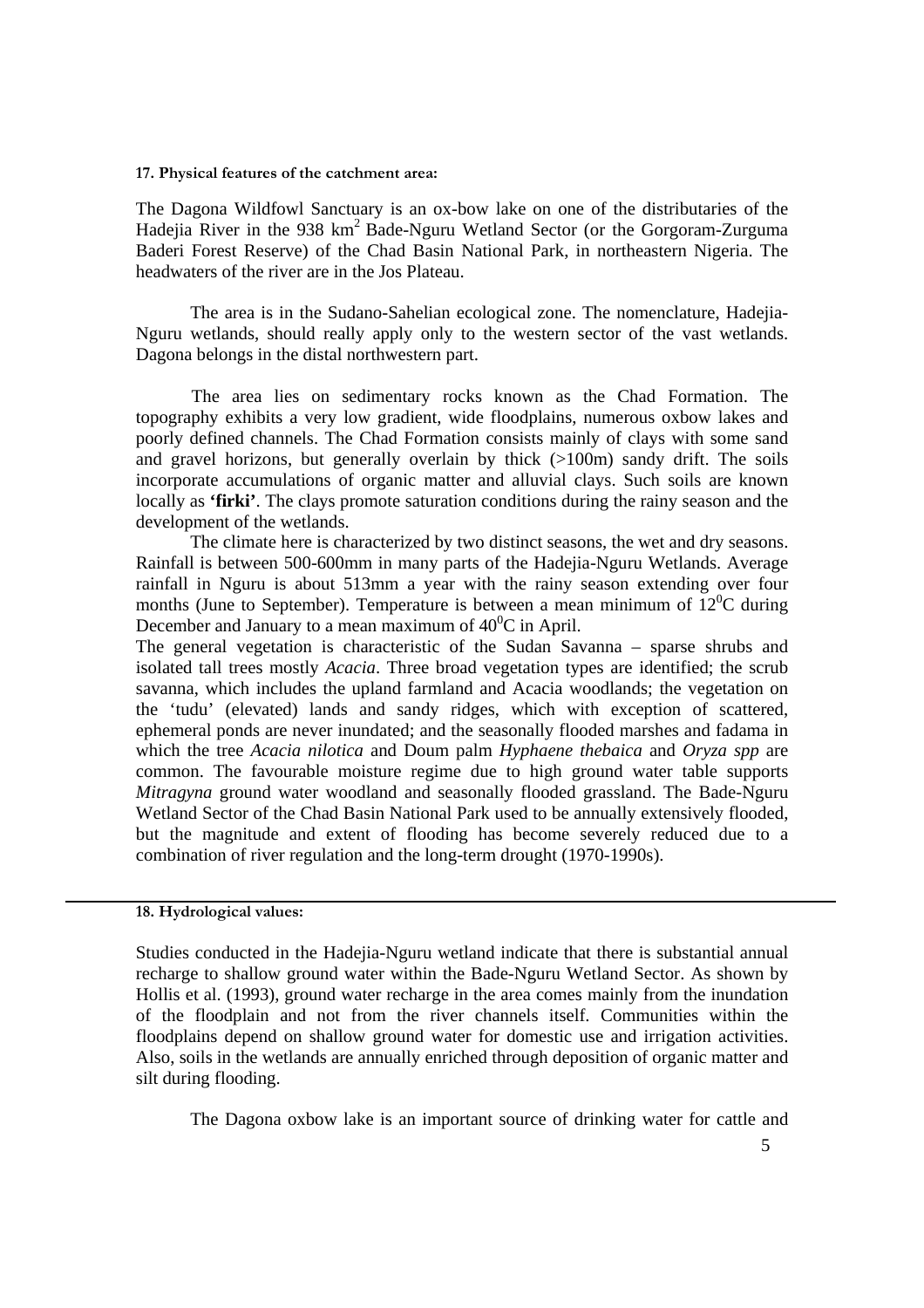# wildlife.

Potential evaporation in the area is 2700 mm annually. The water balance is such that soil moisture recharge occurs only during August to October. Water losses are due largely to evaporation, consumption by cattle and birds, and infiltration into the upper zone aquifer of the Lake Chad basin.

# 19. Wetland Types

#### a) presence:

It is an inland wetland that falls under categories N and P in Ramsar Classification of Wetland Types (intermittent fresh water lakes as well as intermittent streams)

```
Inland: L \cdot M \cdot N \cdot Q \cdot P \cdot Q \cdot R \cdot Sp \cdot S \cdot T_D T s \cdot U \cdot PVa \cdot Vt \cdot W \cdot Xf \cdot Xp \cdot Y \cdot Zg \cdot Zk(b)b) dominance: 
O, Tp
```
20. General ecological features:

In conformity with other Sudano-Sahelian wetlands, the vegetation is mainly graminoid. Within the vicinity, there are shrubs including *Guiera senegalensis, Piliostigma sp*., trees such as the baobab (*Adansonia digitata*)*,* and *Balanites sp.*, and high soil moisture supported vegetation such as *Mitragyna* swamp and Doum palms, *Hyphaene thebaica*. The local villagers have planted *Parkia clappertonia, Khaya senegalensis* and *Acacia senegalensis* around the lake.

The Sanctuary is very important for water birds, particularly Palaearctic, and other inter-African and native species that winter, breed or reside in the area during specific times of the year. The water birds include species of global conservation value such as the Blackcrowned crane - *Balearica pavonina* (resident). The other birds include herons - Grey heron (*Ardea cinerea*), Goliath heron (*A. goliath*), Black headed Heron (*A. melanocephala*), and Purple heron (*Ardea purpurea*); egrets - Little Egret (*Egretta garzetta*), and Great White Egret (*E. alba*); Spotted redshank (*Tringa erythropus*), geese, stork, crane and pelicans. Demey et al. (2003) reported a relatively high concentration of an uncommon resident, the Lesser Jacana (*Microparra capensis*). I00 of the species were counted and there were 60 at a single site.

The lake supports a wide range of fish species, and is an important source of drinking water for local cattle. It also supports a wide range of other wildlife e.g. *Gazella rufifrons* (red fronted gazelle), duiker, jackals hyena, mongoose (*Atilax paludinosus*) and civet (*Civettictis civetta*).

21. Noteworthy flora: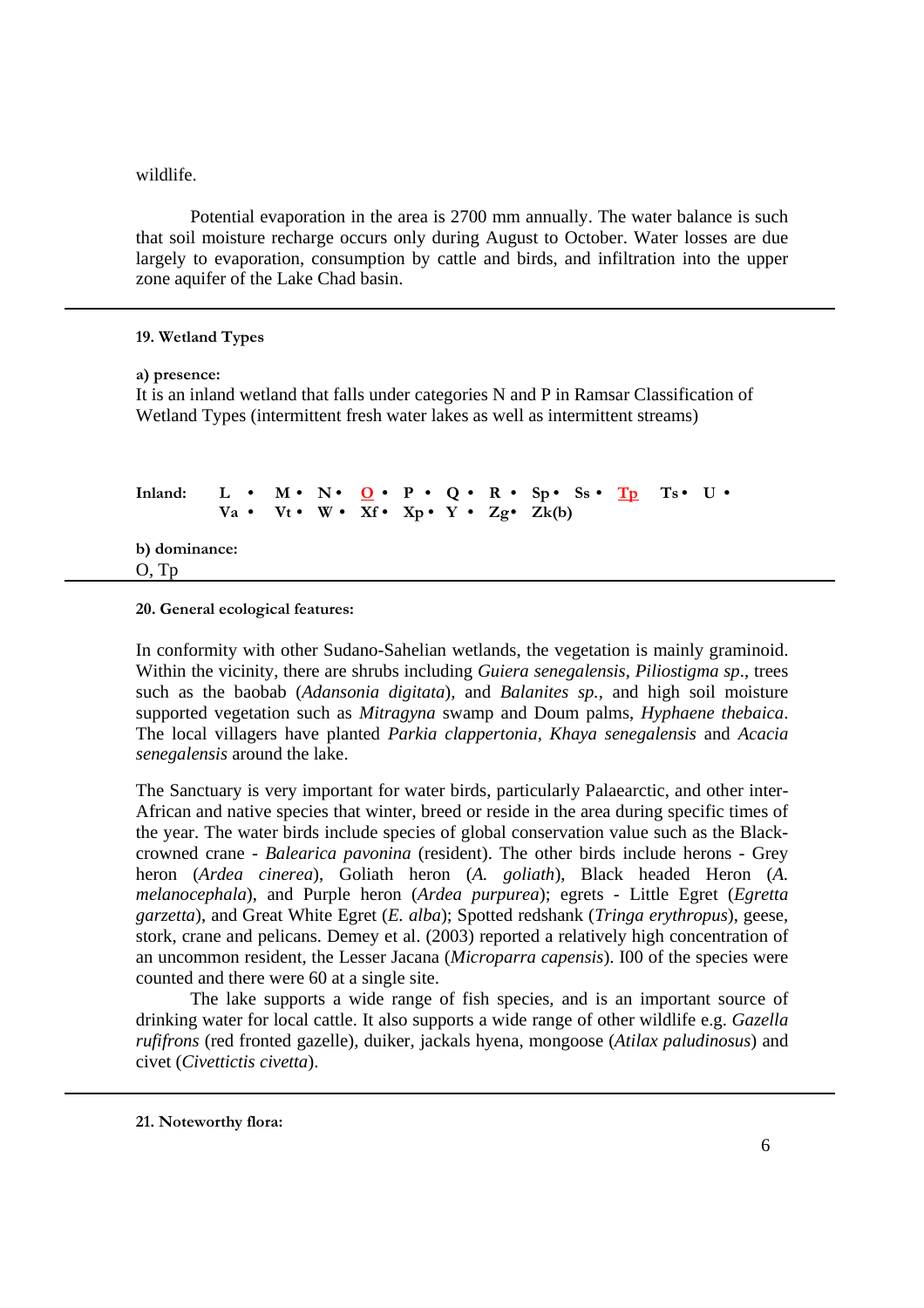The vegetation is characteristic of the Sudan savanna- sparse shrubs and isolated trees mostly of the genus *Acacia*. However, around the lake, other plants particularly *Mitragyna inermis*, Doum palm *Hyphaene thebaica, Borassus sp., Anogeissus leiocarpus*  and *Combretum sp.,* thrive very luxuriantly due to the favourable soil moisture condition during most part of the year

# 22. Noteworthy fauna:

Waterfowls are the most important fauna in the Sanctuary. These include Grey White pelican (*Pelecanus onocrotalus)*, Grey pelican (*Pelecanus rufescens*), Eurasian Bittern (*Botaurus stellaris*) - a Prelatic migrant, Little Bittern (*Ixobrychus minutus*), Spotted red shank (*Tringa erythropus*), Spur winged geese (*Plectropterus gambensis*) – a resident breeder, Knob-billed goose (*Sarkidiornis melanotos*), Tree duck, African Grey Hornbill (*Tockus nasutus*), Ground hornbill (*Bucorvus abyssinicus*), White faced whistling duck (*Dendrocygna* viduata), Garganey (*Anas querquedula*), Grey heron (*Ardea cinerea*) – a resident breeder/Palearctic migrant, Goliath heron (*A. goliath*) – a resident, Black-headed Heron (*A. melanocephala*) - an African migrant/breeder that migrates to and from Nigeria to breed in Nigeria, Purple heron (*Ardea purpurea*) – a Palearctic migrant, Yellow billed stork (*Mycteria ibis*), Marabou stork (*Leptoptilos crumeniferus*) – a resident breeder, White necked stork (*Ciconia episcopus*), Little Egret (*Egretta garzetta*) – a resident breeder/Palearctic migrant, Great White Egret (*E. alba*), Spoon bill (*Platalea alba*) Sacred ibis (*Threskiornis aethiopicus),* Open bill stork (*Anastomus lamelligerus*).

Wild animals that are found in the surrounding Forest Reserve include Red fronted gazelle, Duikers, Jackals, Hyena, Mongoose, and Civet (Blench, 2004).

### 23. Social and cultural values:

Grazing and collection of wild resources, particularly fish and waterfowl, is very common though the Sanctuary is under protection as part of the Chad Basin National Park. The National Park continues developing the site for tourism.

 The Hadejia-Nguru Wetlands plays a major role in the regional economy of northern Nigeria. The wetlands support irrigated farming, flood and drawdown farming, fisheries and animal husbandry (Barbier et al., 1991).

Potash is mined in the area around Dagona Waterfowl Sanctuary. It is used as food ingredient, a stomach medicine and an appetite stimulus for livestock. It is traded locally and to southern Nigeria. Products of the Doum palm (H*yphaene thebaica*) are widely used and traded in the wetlands and provide a source of food, materials and income. The Dried palm fronds are used to make mats, baskets and roofing material. Wild fruits, food and leaves are collected from the wetlands. They come into season during the rainy season and assume enhanced relevance at such a time when food stores are at their

a) Describe if the site has any general social and/or cultural values e.g., fisheries production, forestry, religious importance, archaeological sites, social relations with the wetland, etc. Distinguish between historical/archaeological/religious significance and current socio-economic values: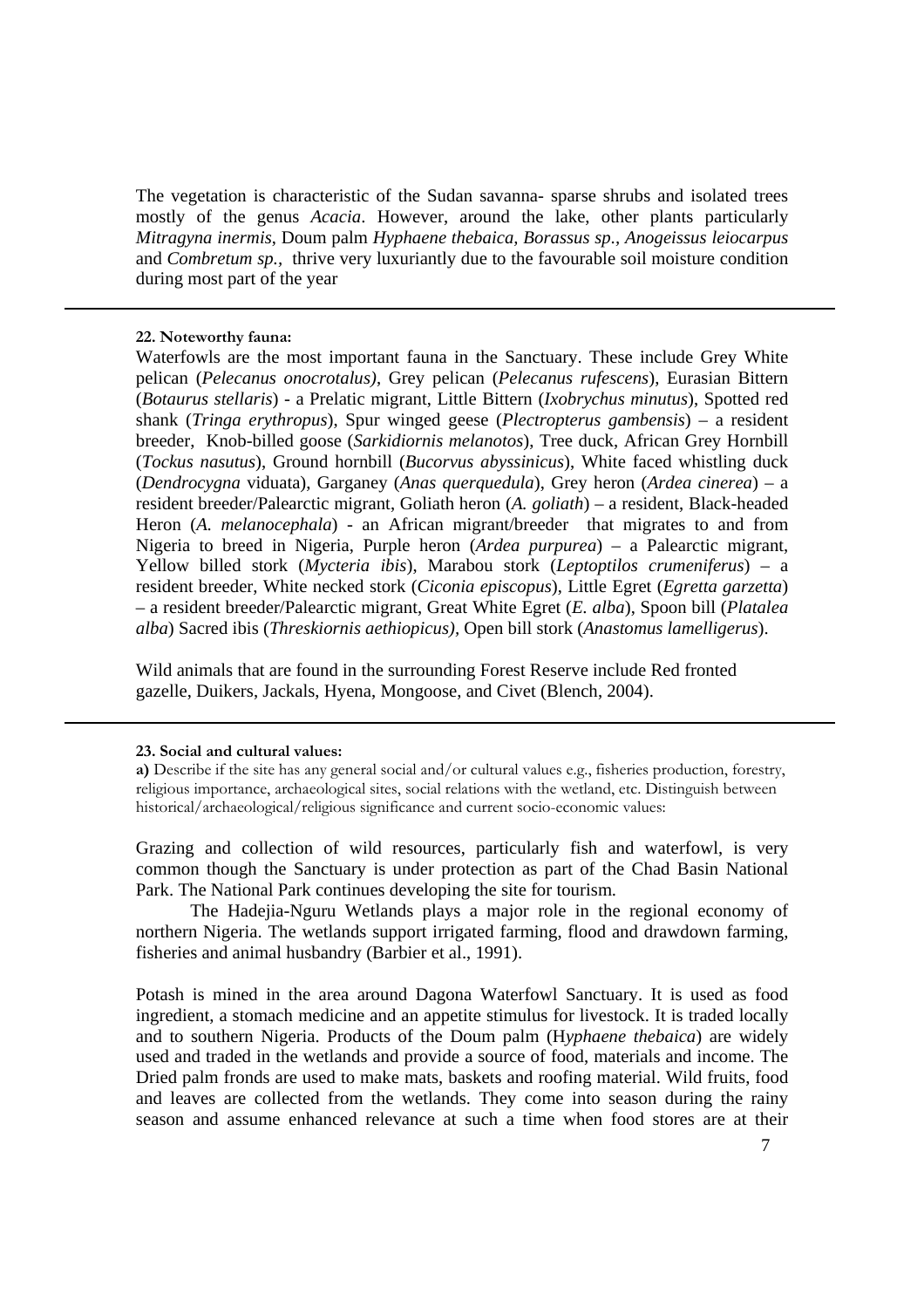lowest. A large amount of firewood is harvested, particularly during the dry season (Rowley and Winter, 1998).

b) Is the site considered of international importance for holding, in addition to relevant ecological values, examples of significant cultural values, whether material or non-material, linked to its origin, conservation and/or ecological functioning?

If Yes, tick the box  $\blacksquare$  and describe this importance under one or more of the following categories:

iii) sites where the ecological character of the wetland depends on the interaction with local communities or indigenous peoples:

The site, through grazing, farming and harvesting of wild resources supports community livelihood and if community activities are not regulated, the ecological character of the wetland may be impaired. In reality, all uncontrolled human use in the Sanctuary is banned. The Sanctuary is theoretically under multiple use management, i.e. the local people could make use of the resources under licensed permit. However in practice, grazing, fishing, and hunting of waterfowl continue unabated and without recourse to licensing. These are activities that were in existence before Government came in with the idea of regulation, and the people are yet to fully buy-in into the idea.

#### 24. Land tenure/ownership:

#### a) within the Ramsar site:

The land tenure in the area (including the lake) was a mixture of customary and institutional holding. All lands belonged to resident communities, under the control of the Emir or the Native Authority (Emirate Council), but each component was under the control of families e.g Sarkin Ruwa – Chief in charge of the lake and fishing, who declares the fishing season open or closed, regulated gears, etc), with this control depending on historical annexation and approval of the community leader. However, current Federal Laws have vested ownership of all lands in the nation on the Federal Government. In reality, *de jure* ownership is the government's, but until formally expropriated for actual use, it belongs to the local community.

#### b) in the surrounding area:

The surrounding area fully belongs to the Federal Government as vested in the Chad Basin National Park.

# 25. Current land (including water) use:

#### a) within the Ramsar site:

The site is fished throughout the year. Agricultural activities include grazing in meadows surrounding the lake and watering of cattle. Platforms have been erected by the National Park for bird viewing. There are also nature trails within the surrounding Forest Reserve.

# b) in the surroundings/catchment::

Tomatoes, Pepper, Onions, Carrots are cultivated in the surrounding area. Most of the rural people are farmers, who double as livestock keepers, and fisher-folk. The rural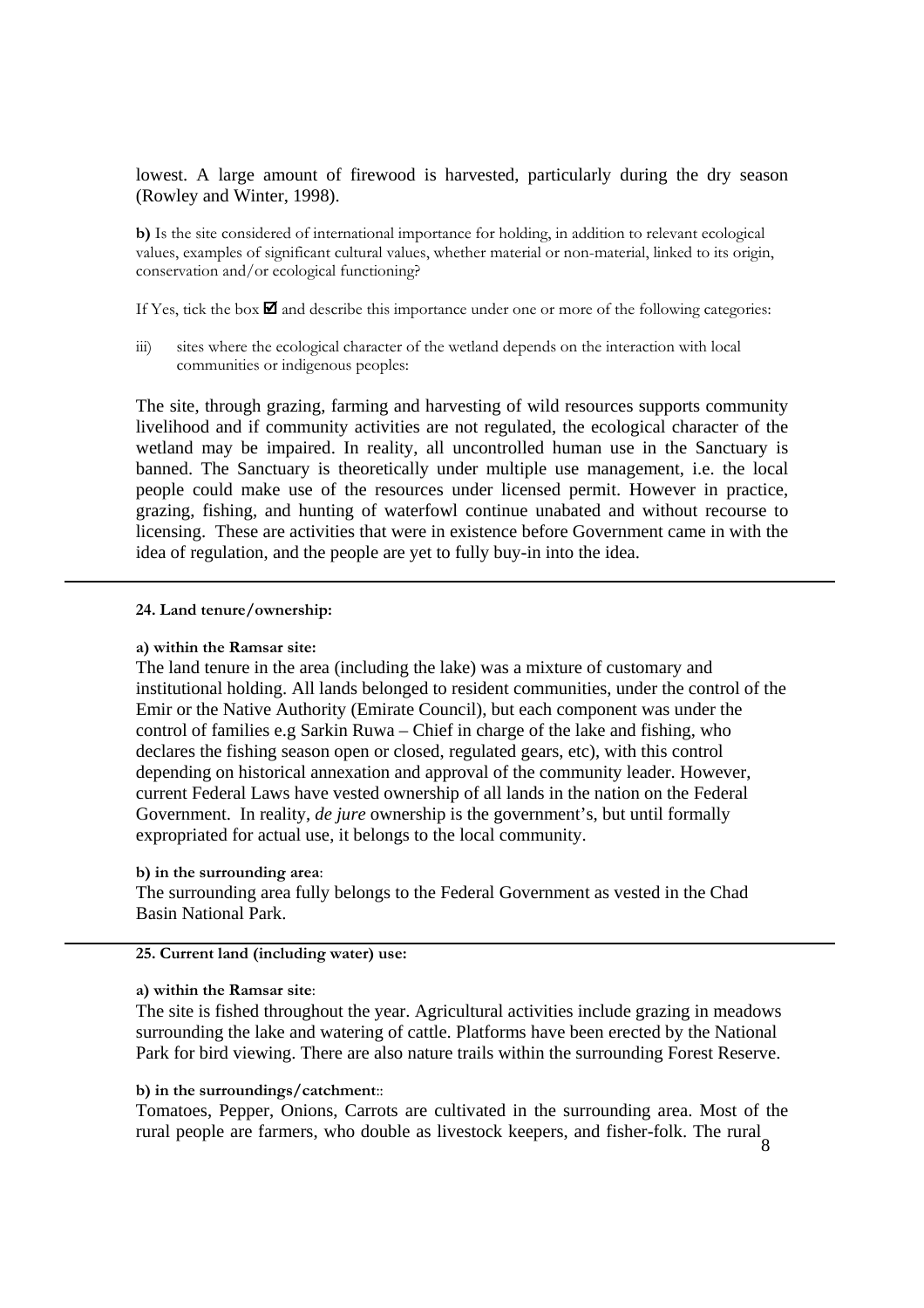communities use the water for domestic purposes including potable water, while large numbers of livestock are watered at the site, especially during the dry season. A lot of illegal fuel wood harvesting is taking place in the Reserve. Dagona village is nearby.

26. Factors (past, present or potential) adversely affecting the site's ecological character, including changes in land (including water) use and development projects:

#### a) within the Ramsar site:

Illegal grazing, fuel wood collection and hunting take place on the wetland. Guinea fowl egg-collectors invade the wetland during the species' breeding season.

Collection of wild resources, mainly fish and waterfowl continue unabated.

#### b) in the surrounding area:

The operation of upstream dams determines the magnitude of annual replenishment and extent of the Lake, and thus the number of waterfowl it can host. In the event that a series of dry years were to occur, as it was within the last 30 years, replenishment will be controlled in order to maximize benefits of river regulation (which do not necessarily include sustainability of downstream wetlands). This is a continuing threat to the integrity of the wetland since the Government (Federal and State) is interested in further development of extensive irrigation schemes upstream. These schemes have already changed the natural flood regime with a resultant reduction of flood peak in the wet season and release of damaging flood surges during the dry season. It is believed that the reduction in flood replenishment and the consequent desiccation of the surrounding wetland has caused a decrease in fish species diversity (Ita, 1993) and a drastic decline in the population of the larger species such as *Lates*, *Gymnarchus*, *Heterotis* and *Heterobranchus*.

Other threats are through the frustration of tree regeneration efforts and the compaction of soils by the increased presence of pastoralists and their animals.

Though part of a National Park, grazing, fishing and collection of wild resource, particularly Doum Palm fronds and fuel wood continue unabated and illegally.

The site is a 'Site of Special Conservation Interest' and a component part of the Chad Basin National Park under the IUCN Category II.

b) If appropriate, list the IUCN (1994) protected areas category/ies which apply to the site (tick the box or boxes as appropriate):

<sup>27.</sup> Conservation measures taken:

a) List national and/or international category and legal status of protected areas, including boundary relationships with the Ramsar site:

In particular, if the site is partly or wholly a World Heritage Site and/or a UNESCO Biosphere Reserve, please give the names of the site under these designations.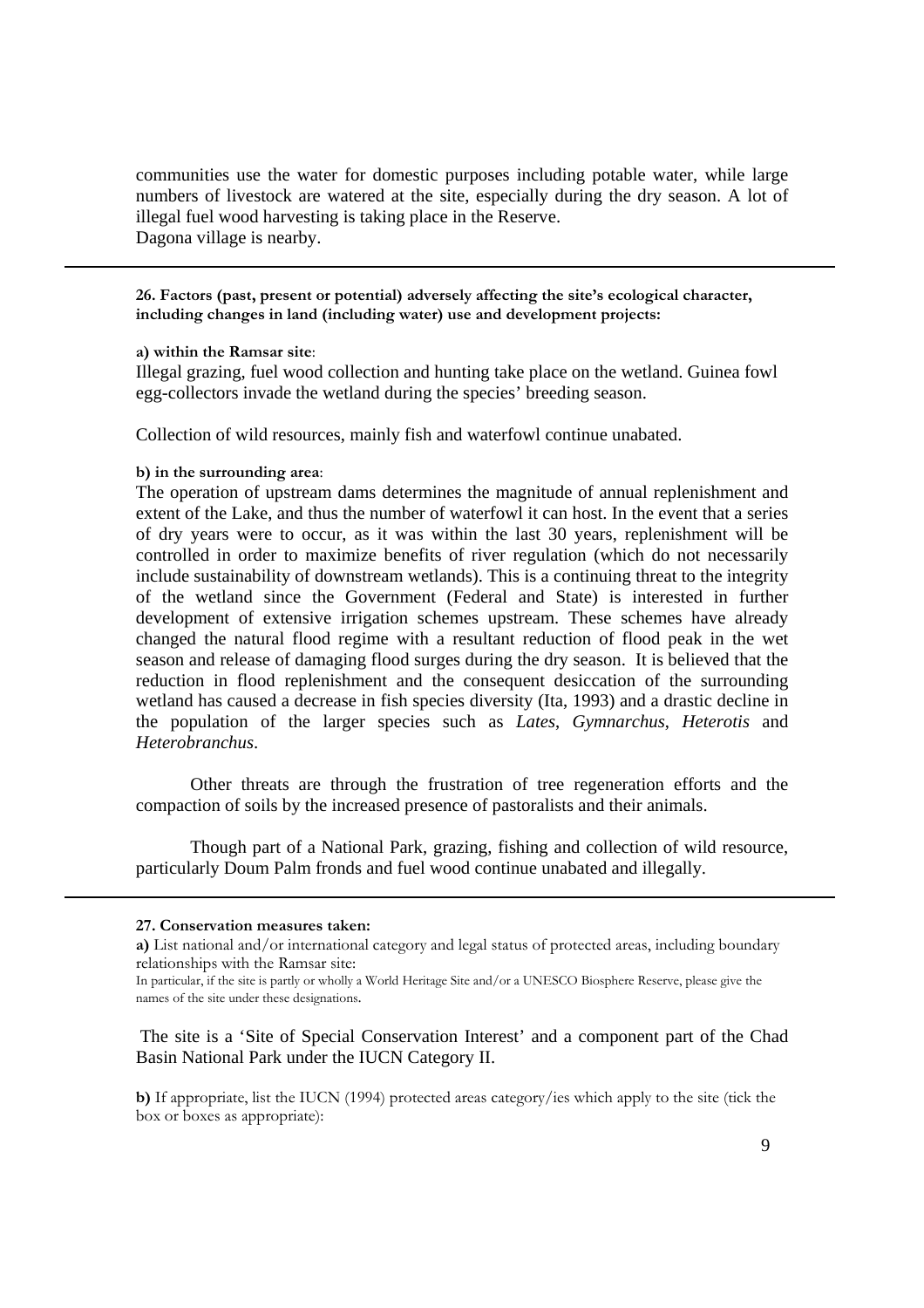# $Ia \nightharpoonup I; Ib \nightharpoonup; II \nightharpoonup; III \nightharpoonup; IV; \nightharpoonup V \nightharpoonup; VI \nightharpoonup$

# c) Does an officially approved management plan exist; and is it being implemented?

# Yes.

The management plan is that developed for the National Park management system in Nigeria (see Nigeria Parks, 1996, National Parks Decree No 36 1991).

Free access to wild resources – wild animals, fish, birds is forbidden but this stipulation is widely disregarded. Under multiple use management, the site is not available for hunting, grazing or fishing. Guards were even on patrol at the site at one time. But with low remuneration, integrity was compromised. Fishing continued unabated in the Sanctuary (Adams, 1993)

 The Park is intended to be a tourist haven, with viewing towers and good accommodation facilities. According to a report by Helmut Resch and Babs Coleman (2005) (Report of an annual week-long biking vacation to the Hadejia Nguru wetlands, Yobe State…), 'Chad Basin National Park runs a Camp, which has very good accommodation but is hardly visited and months go by before some tourists find their way there'.

d) Describe any other current management practices:

There are regular public enlightenment campaigns and routine and special anti-poaching patrols

28. Conservation measures proposed but not yet implemented:

There just needs to be a more stringent enforcement of existing laws. But as noted by Adams (1993), it is very difficult to establish Strict Reserves and Sanctuaries if there are existing rights to resources, which have to be extinguished. If such rights can be extinguished '*de jure*', they are hard to extinguish '*de facto*' more so where there is poverty. Only intense policing and severe penalties, difficult propositions under the current realities, could force local people to observe rules preventing them from using available resources.

29. Current scientific research and facilities:

The Hadejia-Nguru Wetlands Conservation Project continues to support studies on the site.

# 30. Current communications, education and public awareness (CEPA) activities related to or benefiting the site:

The World Migratory Bird Day (WMBD) was celebrated at the Dagona Waterfowl Sanctuary on May 10, 2006. Wings over Wetlands (WoW) organized an educational awareness programme tagged 'Hadejia-Nguru Wetlands, Nigeria: Migratory birds'. There were 500 people in attendance and these included members of the Conservation Club (a students' club) from 3 (three) schools within the Hadejia Nguru Wetlands, teachers, Local Government officials, Community-Based Organization representatives, and Chad Basin National Park staff. Ms. Anu Akinola from the NCF gave a presentation. The programme helped highlight the importance of the wetlands to schools and members of the local communities. The presentation was translated into the local language. There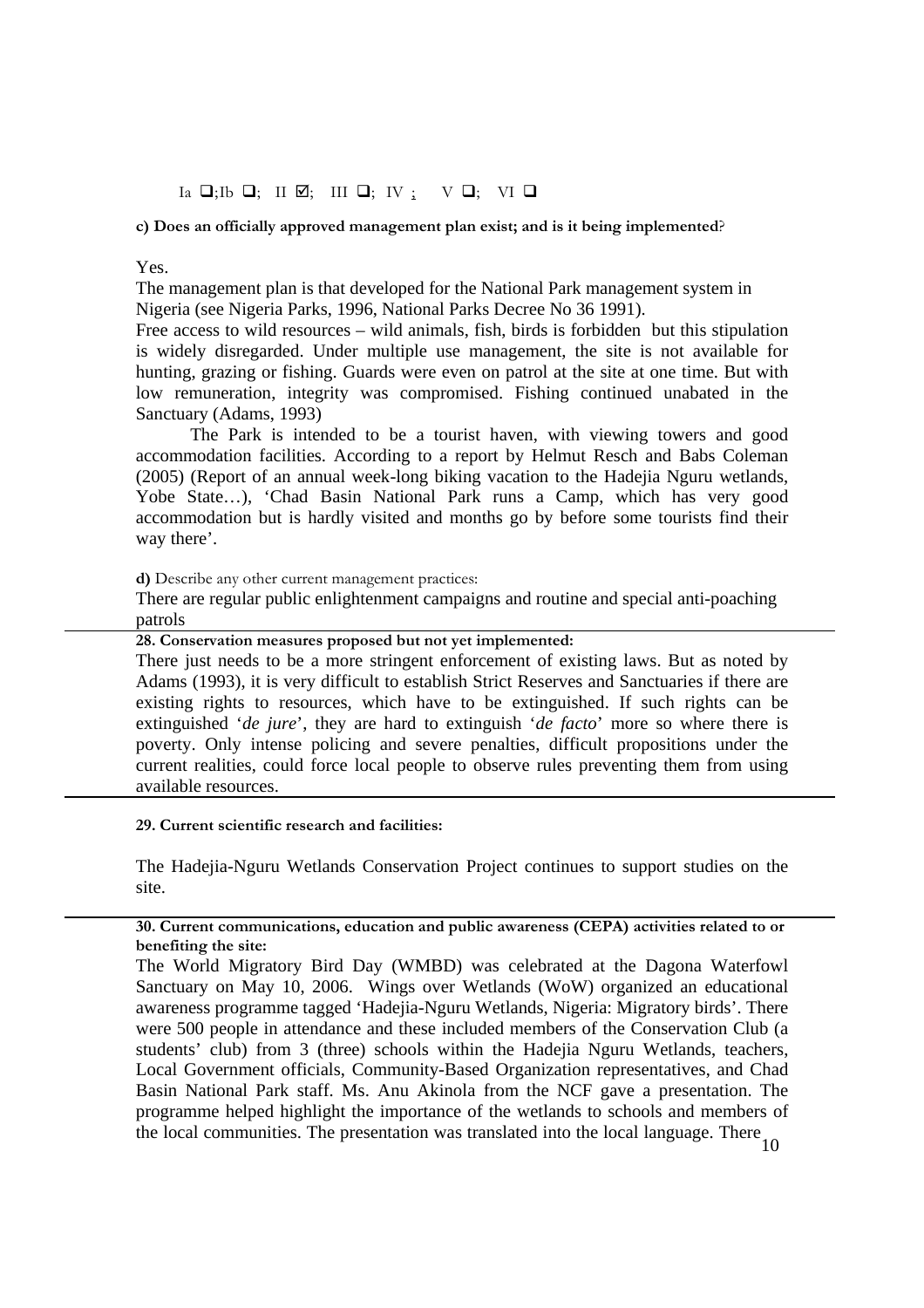was a post-presentation Q&A session, and gifts were distributed at the end of the programme.

31. Current recreation and tourism:

'Chad Basin National Park runs a Camp, which has very good accommodation but is hardly visited and months go by before some tourists find their way there'. The Sanctuary provides an excellent site for recreation e.g. bird watching.

# 32. Jurisdiction:

National Park Service, Abuja Chad Basin National Park, International Airport Road, Maiduguri, Borno State Jakusko Local Government Area, Gorgoram, Yobe State Bade Local Government Area, Gashua, Yobe State Yobe State Government, Dutse

33. Management authority: Chad Basin National Park, Airport Road, Maiduguri

i. Mr Zanna Alhaji LAWAN Ag. Director Chad Basin National Park International Airport Road Maiduguri ii. Mr. Abdullahi ABDULHAMEED Head Department of Ecotourism Chad Basin National Park International Airport Road Maiduguri

Ministry of Environment, Dutse, Yobe State

#### 34. Bibliographical references:

- **Adams, W.M.** (1993). The wetlands and conservation, p211-214. In G.E. Hollis, W.M. Adams and M. Aminu-Kano (eds). The Hadejia-Nguru Wetlands – Environment, Economy and Sustainable Development of a Sahelian Floodplain wetland. IUCN/Cambridge 244p.
- **Barbier, E.B., W.N. Adams and K. Kimmage** (1991). Economic valuation of wetland benefits: The Hadejia Jamaare Floodplain, Nigeria. Report to Hadejia-Nguru Wetlands Conservation Project. Nguru, Nigeria.
- **Blench, Roger** (2004) Natural resource conflicts in north central Nigeria. Mallam Dendo Ltd. Cambridge, UK.

**Chad Basin National Park** 2005 Annual Report. Maiduguri